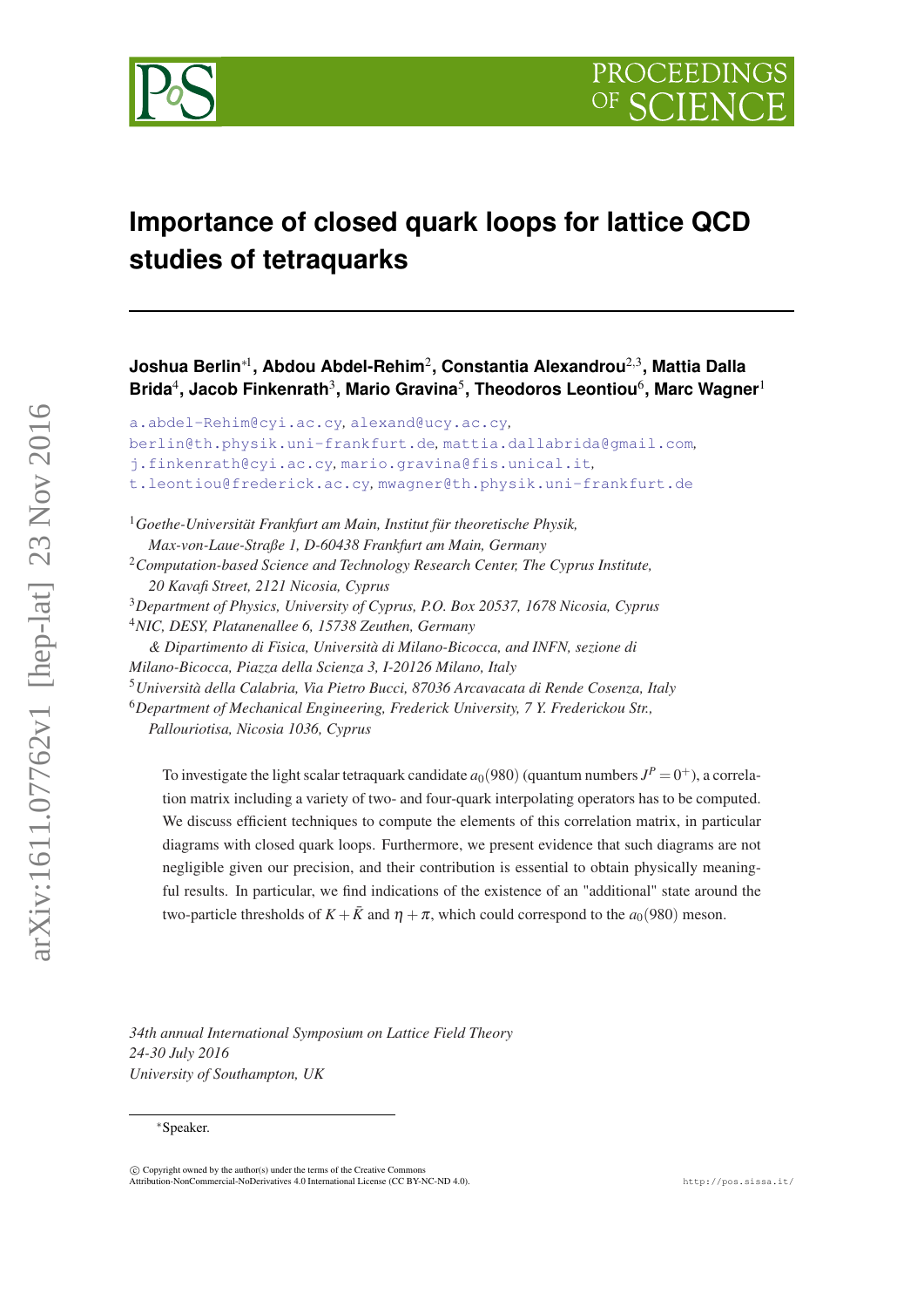### <span id="page-1-0"></span>1. Motivation

The mass ordering of the light scalar mesons  $\sigma$ ,  $\kappa$ ,  $f_0(980)$  and  $a_0(980)$ , as observed by experiments, is inverted compared to expectations from a conventional quark-antiquark picture. Therefore, these mesons are frequently discussed as tetraquark candidates. Assuming such a four-quark structure the expected mass ordering is consistent with experimental results and the degeneracy of  $f<sub>0</sub>(980)$  and  $a<sub>0</sub>(980)$  is easy to understand.

Several lattice QCD studies of the light scalar mesons have been published in the last couple of years (cf. e.g.  $[4, 5, 6, 7, 8, 9, 10, 11, 12]$  $[4, 5, 6, 7, 8, 9, 10, 11, 12]$  $[4, 5, 6, 7, 8, 9, 10, 11, 12]$  $[4, 5, 6, 7, 8, 9, 10, 11, 12]$  $[4, 5, 6, 7, 8, 9, 10, 11, 12]$  $[4, 5, 6, 7, 8, 9, 10, 11, 12]$  $[4, 5, 6, 7, 8, 9, 10, 11, 12]$  $[4, 5, 6, 7, 8, 9, 10, 11, 12]$  $[4, 5, 6, 7, 8, 9, 10, 11, 12]$  $[4, 5, 6, 7, 8, 9, 10, 11, 12]$  $[4, 5, 6, 7, 8, 9, 10, 11, 12]$  $[4, 5, 6, 7, 8, 9, 10, 11, 12]$  $[4, 5, 6, 7, 8, 9, 10, 11, 12]$  $[4, 5, 6, 7, 8, 9, 10, 11, 12]$  $[4, 5, 6, 7, 8, 9, 10, 11, 12]$  $[4, 5, 6, 7, 8, 9, 10, 11, 12]$  $[4, 5, 6, 7, 8, 9, 10, 11, 12]$  $[4, 5, 6, 7, 8, 9, 10, 11, 12]$ ). In this work we continue our investigation of the  $a<sub>0</sub>(980)$  meson [\[13](#page-6-0), [14,](#page-6-0) [15](#page-6-0), [16,](#page-6-0) [17](#page-6-0), [18](#page-6-0), [19,](#page-6-0) [20](#page-6-0)]. Specifically, we show the importance of diagrams with closed quark loops, and present results which support the existence of an additional state around the two-particle thresholds of  $K + \bar{K}$  and  $\eta + \pi$ . This could correspond to the  $a_0(980)$ meson.

#### 2. Interpolating operators

Our investigation is based on a  $6 \times 6$  correlation matrix

$$
C_{jk}(t) = \left\langle \mathcal{O}^{j}(t_2) \mathcal{O}^{k\dagger}(t_1) \right\rangle , \quad t = t_2 - t_1.
$$
 (2.1)

The interpolating operators  $\mathcal{O}^j$  generate quantum numbers  $I(J^P) = 1(0^+),$ 

$$
\mathscr{O}^1 = \mathscr{O}^{q\bar{q}} = \sum_{\mathbf{x}} \left( \bar{d}_{\mathbf{x}} u_{\mathbf{x}} \right) \tag{2.2}
$$

$$
\mathcal{O}^2 = \mathcal{O}^{K\bar{K}, \text{ point}} = \sum_{\mathbf{x}} \left( \bar{s}_{\mathbf{x}} \gamma_5 u_{\mathbf{x}} \right) \left( \bar{d}_{\mathbf{x}} \gamma_5 s_{\mathbf{x}} \right) \tag{2.3}
$$

$$
\mathscr{O}^3 = \mathscr{O}^{\eta_s \pi, \text{ point}} = \sum_{\mathbf{x}} \left( \bar{s}_{\mathbf{x}} \gamma_5 s_{\mathbf{x}} \right) \left( \bar{d}_{\mathbf{x}} \gamma_5 u_{\mathbf{x}} \right) \tag{2.4}
$$

$$
\mathcal{O}^4 = \mathcal{O}^{Q\bar{Q}} = \sum_{\mathbf{x}} \varepsilon_{abc} \left( \bar{s}_{\mathbf{x},b} (C\gamma_5) \bar{d}_{\mathbf{x},c}^T \right) \varepsilon_{ade} \left( u_{\mathbf{x},d}^T (C\gamma_5) s_{\mathbf{x},e} \right)
$$
(2.5)

$$
\mathscr{O}^5 = \mathscr{O}^{K\bar{K}, 2\text{-part}} = \sum_{\mathbf{x}, \mathbf{y}} \left( \bar{s}_{\mathbf{x}} \gamma_5 u_{\mathbf{x}} \right) \left( \bar{d}_{\mathbf{y}} \gamma_5 s_{\mathbf{y}} \right)
$$
(2.6)

$$
\mathscr{O}^6 = \mathscr{O}^{\eta_s \pi, 2\text{-part}} = \sum_{\mathbf{x}, \mathbf{y}} \left( \bar{s}_{\mathbf{x}} \gamma_5 s_{\mathbf{x}} \right) \left( \bar{d}_{\mathbf{y}} \gamma_5 u_{\mathbf{y}} \right), \tag{2.7}
$$

where *C* is the charge conjugation matrix. The operator  $\mathcal{O}^{q\bar{q}}$  generates a standard quark-antiquark state, while all other operators generate four-quark states.  $\mathcal{O}^{K\bar{K}}$ , point and  $\mathcal{O}^{\eta_s\pi}$ , point are of mesonic molecule structure ( $K\bar{K}$  and  $\eta_s\pi$ ), while  $\mathcal{O}^{Q\bar{Q}}$  corresponds to a diquark-antidiquark pair (we use the lightest (anti)diquarks with spin structure  $C\gamma_5$  [[21](#page-6-0), [22,](#page-6-0) [23](#page-6-0)]). These three operators are intended to model the expected structures of possibly existing four-quark bound states, i.e. of tetraquarks. The remaining two operators  $\mathcal{O}^{K\bar{K}$ , 2-part and  $\mathcal{O}^{\eta_s\pi}$ , 2-part generate two independent mesons  $(K+\bar{K})$ and  $\eta_s + \pi$ ) and, hence, should be suited to resolve low-lying two-particle scattering states.

## 3. Lattice setup

Computations have been performed using 500 Wilson clover gauge link configurations generated with 2+1 dynamical quark flavors by the PACS-CS collaboration [[24\]](#page-6-0), with four differ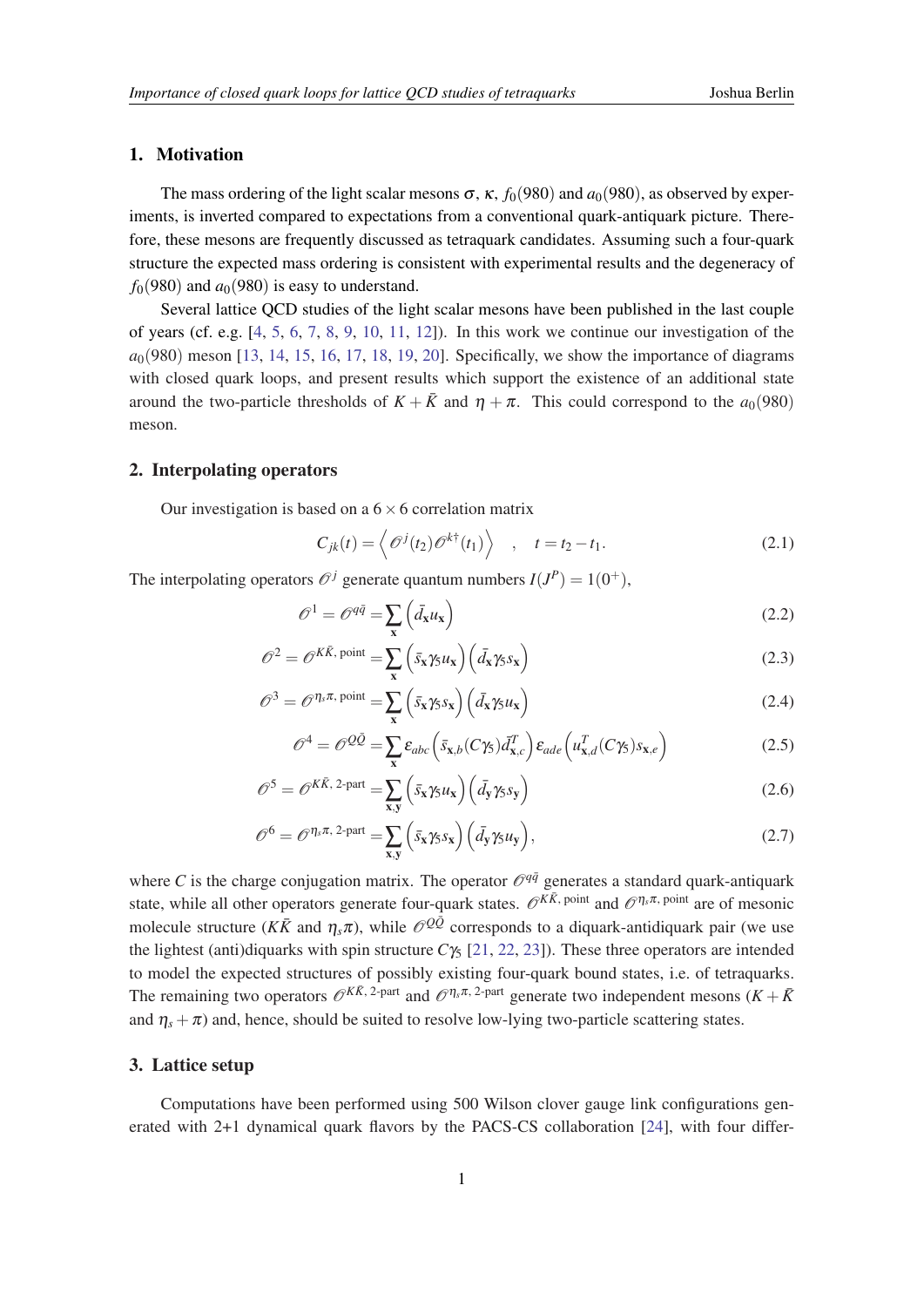<span id="page-2-0"></span>ent source timeslices per configurations. The lattice size is  $32<sup>3</sup> \times 64$ , with a lattice spacing of  $a \approx 0.09$  fm and a *u/d* quark mass corresponding to  $m_\pi \approx 300$  MeV.

## 4. Technical aspects

For each diagram of the correlation matrix [\(2.1](#page-1-0)) we have implemented various methods of computation (combinations of point-to-all and stochastic timeslice-to-all propagators, the one-end trick and sequential propagators; cf. [\[19](#page-6-0)] for more details). In order to select for each diagram the most efficient method, we study the ratio  $R^{(a),(b)} = \Delta C^{(a)}(t)\sqrt{\tau^{(a)}}/\Delta C^{(b)}(t)\sqrt{\tau^{(b)}},$  which compare statistical errors of the correlation matrix element obtained with method (*a*) and (*b*), weighted by the corresponding computing times.  $R^{(a),(b)} > 1$  indicates that method  $(a)$  is superior to method  $(b)$ , while  $R^{(a),(b)} < 1$  indicates the opposite.

As an example we briefly discuss a specific diagram contributing to  $C_{25}(t)$ , namely, the correlation between the  $K\bar{K}$  molecule operator and the  $K + \bar{K}$  scattering operator. Three possible methods of computation are sketched in Figure 1. Both ratios  $R^{(a),(b)}, R^{(a),(c)} < 1$  (cf. Figure [2\)](#page-3-0). Consequently, method (a) (applying the one-end trick twice) is more efficient than method (b) or (c). For a detailed discussion of all diagrams of the correlation matrix  $(2.1)$  $(2.1)$  $(2.1)$  we refer to an upcoming publication.



**Figure 1:** Possible methods of computation for the  $4 \times$  connected diagram of  $C_{25}(t)$ . Quark propagators are represented by solid lines and can be computed using the one-end trick (green) or point-to-all propagators (blue).

Finding the optimal method of computation is of particular importance for diagrams containing closed quark loops, i.e. diagrams, where quarks are created and annihilated within the same timeslice. Such diagrams are inherently noisy with relative statistical errors increasing exponentially with respect to the temporal separation *t*. On the other hand, diagrams with closed quark loops are crucial for our study of  $a<sub>0</sub>(980)$ , because they lead to a non-vanishing correlation of twoquark and four-quark operators, i.e. they allow for  $s\bar{s}$ -pairs creation and annihilation. Moreover, even for correlators between two four-quark operators their contribution is sizeable and cannot be neglected as it has been done in the past (cf. e.g.  $[8, 14]$  $[8, 14]$  $[8, 14]$  $[8, 14]$ ). This is demonstrated in Figure [3,](#page-3-0) where we show  $C_{44}(t)$  and the corresponding effective mass both with and without closed quark loops taken into account. Similar observations have been reported in [[11\]](#page-6-0).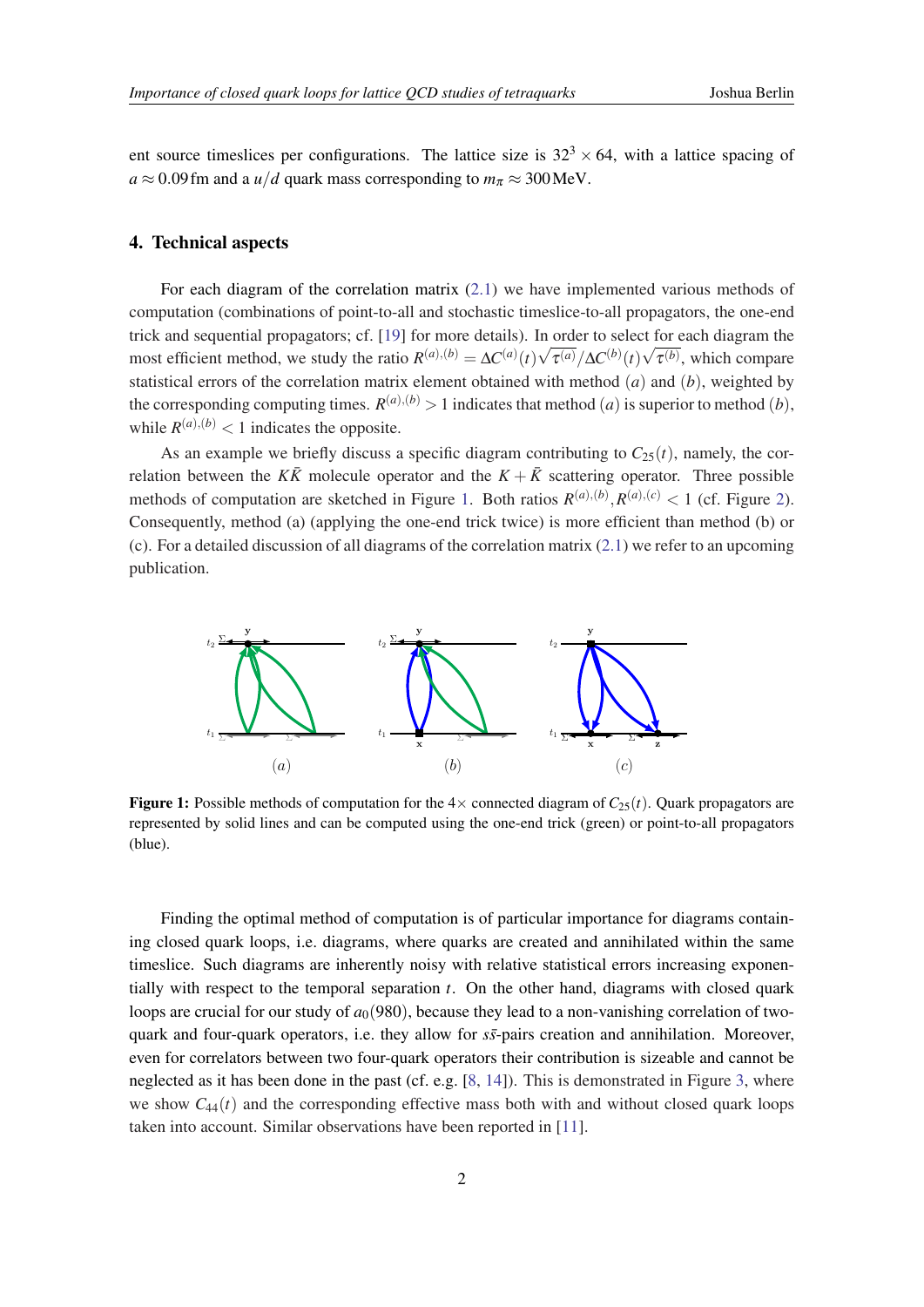<span id="page-3-0"></span>

Figure 2: Comparison of method (*a*) to method (*b*) and method (*c*) shown in Figure [1.](#page-2-0)



**Figure 3:**  $C_{44}(t)$  and the corresponding effective mass with (blue) and without (red) considering contributions from closed quark loops.

## 5. Physical results

We determine effective energies  $E_n^{\text{eff}}$  and corresponding eigenvectors  $v_n$  by solving the standard generalized eigenvalue problem (GEP)

$$
C(t)\mathbf{v}_n(t,t_r) = \lambda_n(t,t_r)C(t_r)\mathbf{v}_n(t,t_r) \quad , \quad E_n \stackrel{t \geq 1}{=} E_n^{\text{eff}}(t,t_r) = \frac{1}{a}\ln\left(\frac{\lambda_n(t,t_r)}{\lambda_n(t+a,t_r)}\right) \tag{5.1}
$$

with  $t_r = a$ . We also apply a complementary approch, the AMIAS method, where multi-exponential fits are performed with initial conditions chosen by a measure proportional to  $e^{-\chi^2/2}$ , where  $\chi^2$  is the chi-squared of the corresponding fits.. The AMIAS method might provide several advantages compared to solving the GEP, in particular it is possible to omit a number of very noisy correlation matrix elements in the analysis. For details cf. [\[25,](#page-6-0) [26](#page-6-0)].

The lowest two or three energy levels extracted from several submatrices of the correlation matrix  $(2.1)$  are shown in Figure [4.](#page-4-0) The indices listed in the caption of each column indicate which subset of operators of  $(2.2)$  $(2.2)$  to  $(2.7)$  $(2.7)$  have been considered in the corresponding submatrix. The two-particle thresholds of  $\eta + \pi$  and  $K + \bar{K}$ , as well as the first momentum excitation of  $\eta + \pi$  are represented by dotted black lines.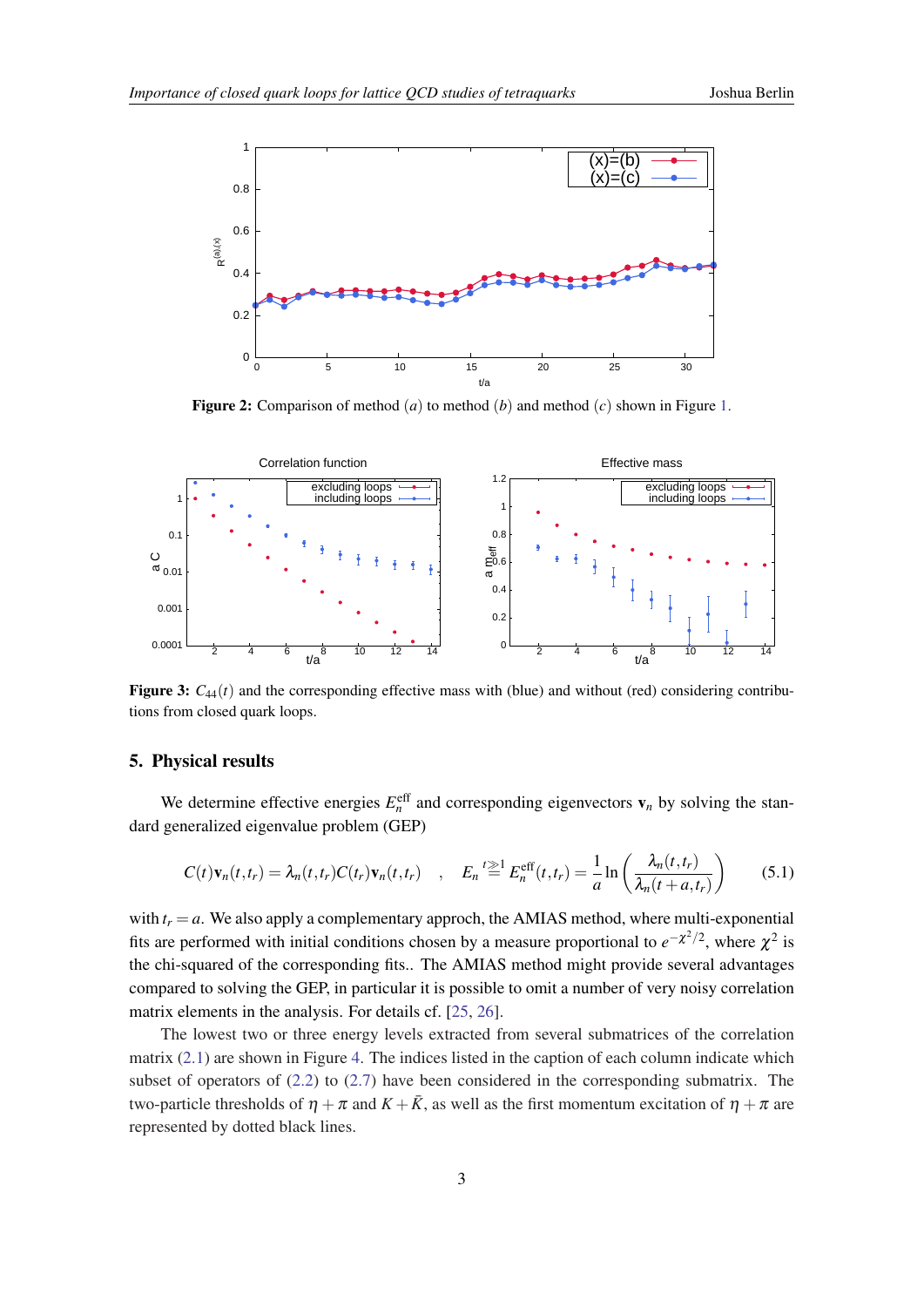<span id="page-4-0"></span>

Figure 4: Lowest energy levels from several GEP analyses using operators according to the indices listed in the caption of each column. Note that an additional low-lying state around the two-particle thresholds is obtained only after including the quark-antiquark operator  $\mathcal{O}^{q\bar{q}}$  (index 1).

In the first column we neglect closed quark loops and, we obtain rather precise results for two states consistent with the two particle thresholds (this confirms our previous results in [[14\]](#page-6-0)). In all other columns, instead, we take closed quark loops into account. Note that an additional lowlying state around the two-particle thresholds is obtained only after including the quark-antiquark operator O*qq*¯ .

The eigenvector components corresponding to these analyses are shown in Figure [5.](#page-5-0) Note, in particular, that the analyses with operators [1,2,3,5,6] and [1,2,3,4,5,6] (the two rightmost columns in Figure 4), where an additional low-lying state has been found, are dominated by the same three operators: quark-antiquark (index 1), and  $K + \bar{K}$  and  $\eta_s + \pi$  scattering (indices 5 and 6). We interpret these results as an indication that the  $a<sub>0</sub>(980)$  is not predominantly a tetraquark state, but rather has a significant quark-antiquark component.

In this context we refer again to the  $a<sub>0</sub>(980)$  study reported in [\[12](#page-6-0)], where a resonance is clearly identified as a pole near the *KR*<sup> $\bar{K}$ </sup> threshold with strong coupling to both  $K + \bar{K}$  and  $\eta + \pi$ channels.

## Acknowledgments

J.B. and M.W. acknowledge support by the Emmy Noether Programme of the DFG (German Research Foundation), grant WA 3000/1-1. The work of M.G. was supported by the European Commission, European Social Fund and Calabria Region, that disclaim any liability for the use that can be done of the information provided in this paper.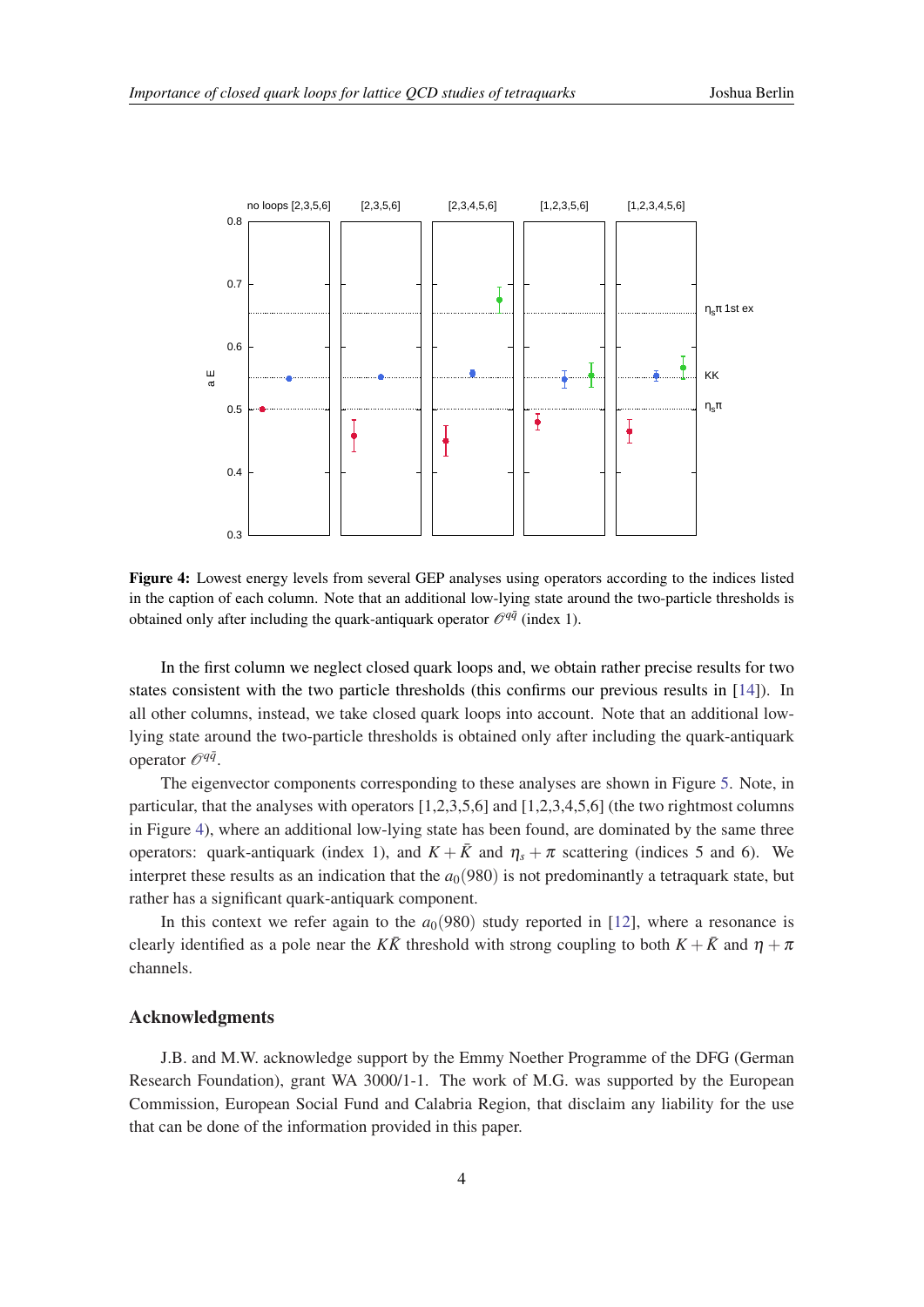<span id="page-5-0"></span>

Figure 5: Eigenvector components corresponding to the analyses with closed quark loops from Figure [4](#page-4-0). The first/second/third/fourth row of eigenvector components corresponds to the energies of the second/third/fourth/fifth column in Figure [4.](#page-4-0) In each row the eigenvectors, i.e. the subplots, are ordered from left to right according to increasing energy.

This work was supported in part by the Helmholtz International Center for FAIR within the framework of the LOEWE program launched by the State of Hesse.

Computations have been performed using the Chroma software library [[28\]](#page-6-0).

Calculations on the LOEWE-CSC high-performance computer of Johann Wolfgang Goethe-University Frankfurt am Main were conducted for this research. We would like to thank HPC-Hessen, funded by the State Ministry of Higher Education, Research and the Arts, for programming advice.